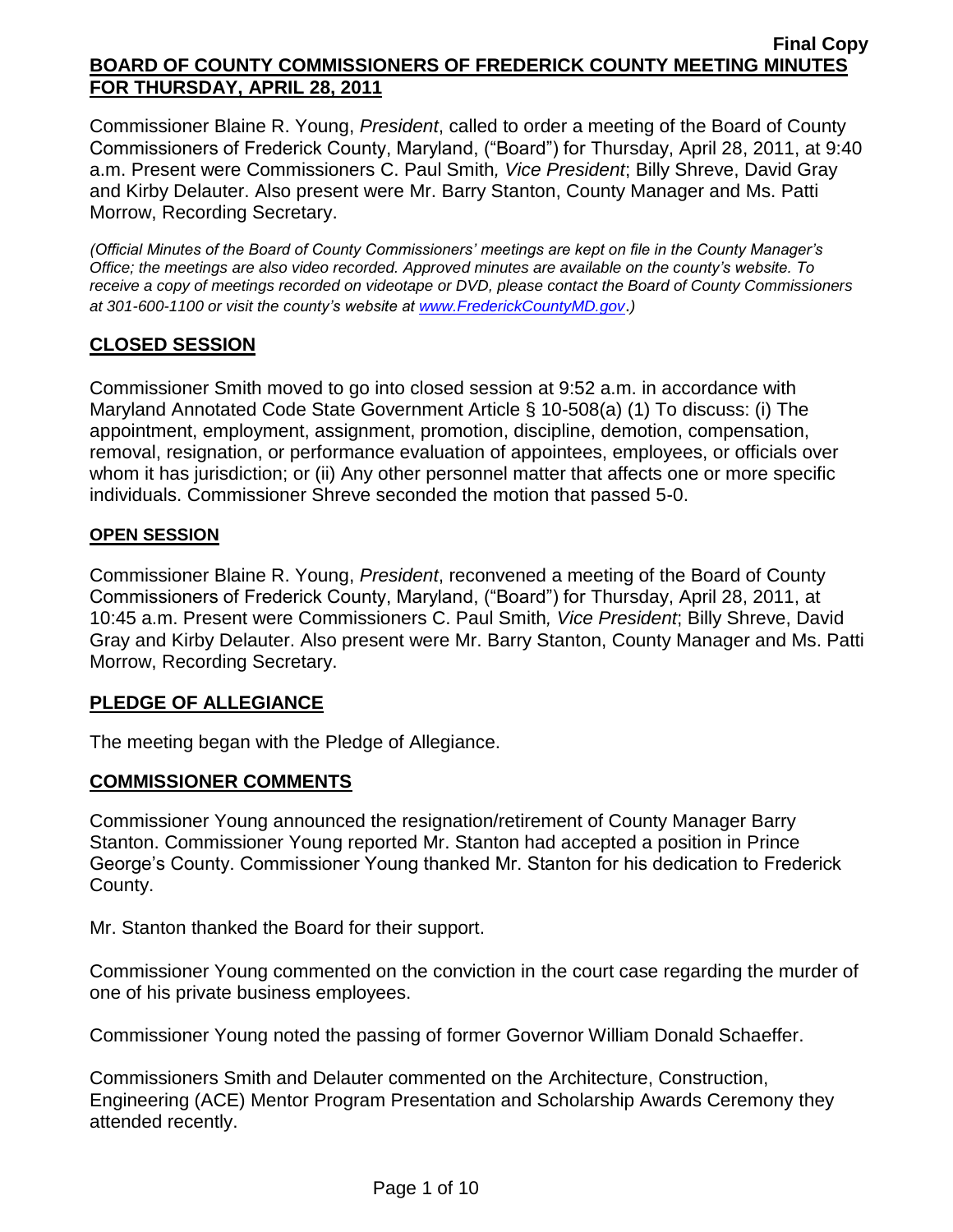## **Update of Board of County Commissioners' Administrative Actions – Commissioner Blaine R. Young and Barry Stanton, Office of the County Manager**

Commissioner Young and Mr. Stanton briefed the public on the Board's recent administrative actions.

#### **WORKSESSION**

#### **Older Americans Month Proclamation**

The Board proclaimed the month of May as Older Americans Month.

#### **Distinguished Service Award - Linda Werner, Commission on Disabilities**

Mr. Ken Eidel, Chair, Commission on Disabilities, presented the award to Kate Kramer-Jefferson, Director, Services for Students with Disabilities, Frederick Community College.

#### **AGENDA BRIEFING**

Staff reviewed with the Board the following item scheduled for a public hearing on Tuesday, May 3, 2011, at 7:00 p.m.

To Consider an Extension for the Aspen North Community Development Authority (CDA) - Jim Cumbie, Esquire, Venable LLP (County Bond Counsel).

## **CONSENT AGENDA**

The following item was removed from the consent agenda:

Purchasing Memo #11-161 – Two (2) Replacement Vehicles (Piggyback Contract)

The Board directed staff to look into the purchase of used vehicles.

The following items remained on the consent agenda:

## BID AWARDS

- Purchasing Memo #11-167 Bid #11-CP-72, Surface Coat of Various Roadways (FY) 2011) Award to: Slurry Pavers, Inc. Estimated award amount: \$1,437,401.00
- Purchasing Memo #11-168 Electricity Cooperative Membership Agreement, Amendment No. 2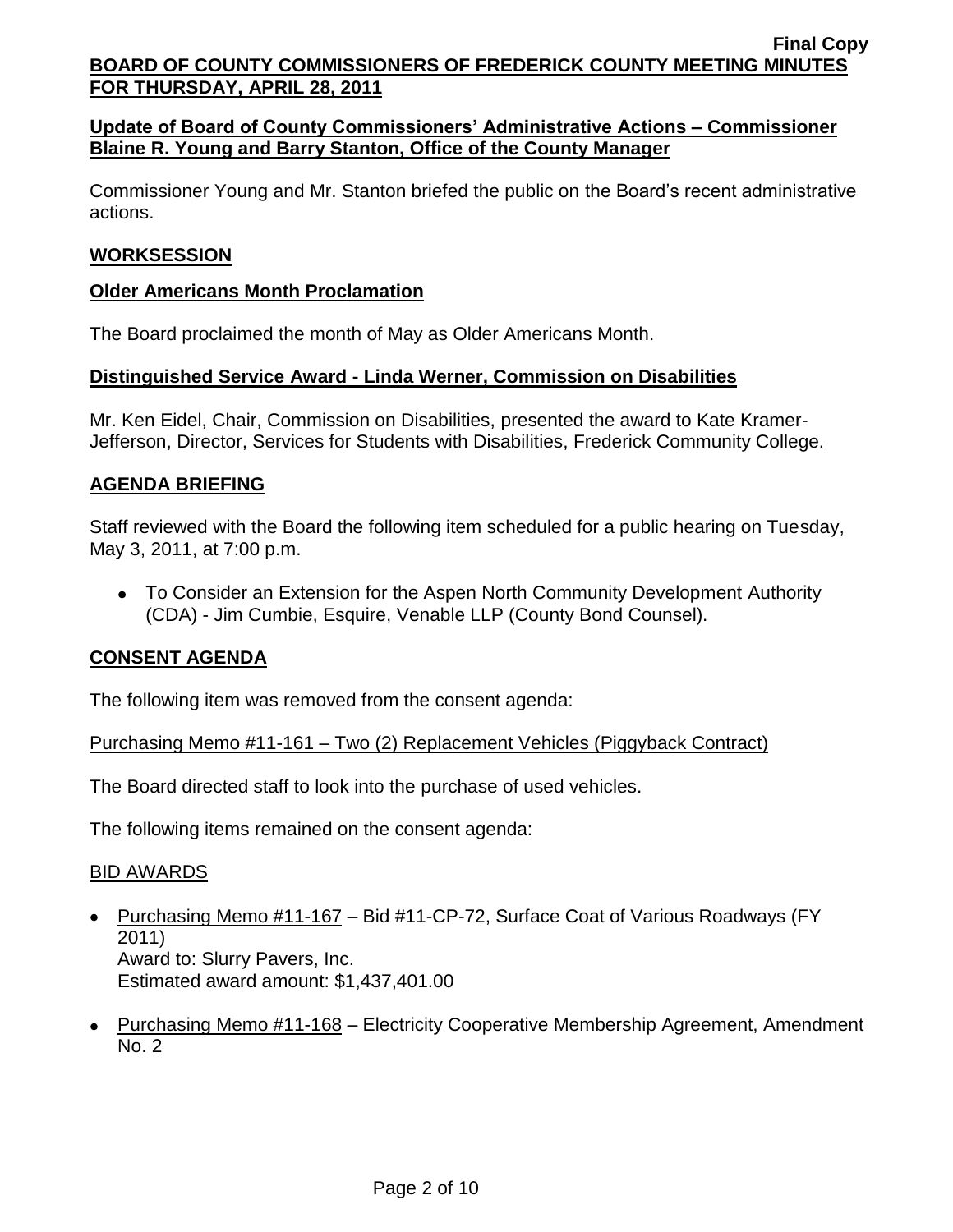## CHANGE ORDER

Citizens Care and Rehabilitation Center / Montevue Assisted Living Fire Alarm Revisions, Change Order No. 77 - Chuck Nipe, Public Works Division

## GRANTS

- FY 2012 Protective and Peace Order Service Project- Governors Office of Crime Control and Prevention (GOCCP) Domestic Violence Unit Program (DVUP) Grant - Marty Gallagher, Sheriff's Office
- Department of Aging Maryland Access Point Grant Application Carolyn True, Citizens Services Division
- Senior Health Insurance Assistance Program (SHIP) Grant Renewal Carolyn True, Citizens Services Division

Commissioner Smith moved to approve the consent agenda as amended. Commissioner Shreve seconded the motion that passed 5-0.

## **ADMINISTRATIVE BUSINESS**

#### **Approval of Board of County Commissioners' Meeting Minutes**

The following minutes were approved by unanimous consent:

- Thursday, April 14, 2011  $\blacklozenge$
- Thursday, April 14, 2011 Closed Session  $\blacklozenge$
- Thursday, April 14, 2011 Afternoon (Interviews)  $\blacklozenge$
- Thursday, April 14, 2011 Afternoon Closed Session  $\bullet$
- Friday, April 15, 2011  $\blacklozenge$
- Tuesday, April 19, 2011 Evening

#### **Bid Award - Purchasing Memo #11-171 – Nurse Call and Wander Management System for Citizens Care and Rehabilitation Center (CCRC) / Montevue Assisted Living (MAL) – Hal Good, Finance Division**

Ms. Nicole Bohrer, CCRC and Diane Grove, MAL, participated in the request.

Commissioner Smith moved to approve the acquisition of the Nurse Call and Wander Management System for the CCRC and MAL and directed staff to negotiate a final contract in a form acceptable to the County Attorney's Office. Commissioner Delauter seconded the motion that passed 5-0.

Mr. John, Kroll, Finance Division, commented on the contract.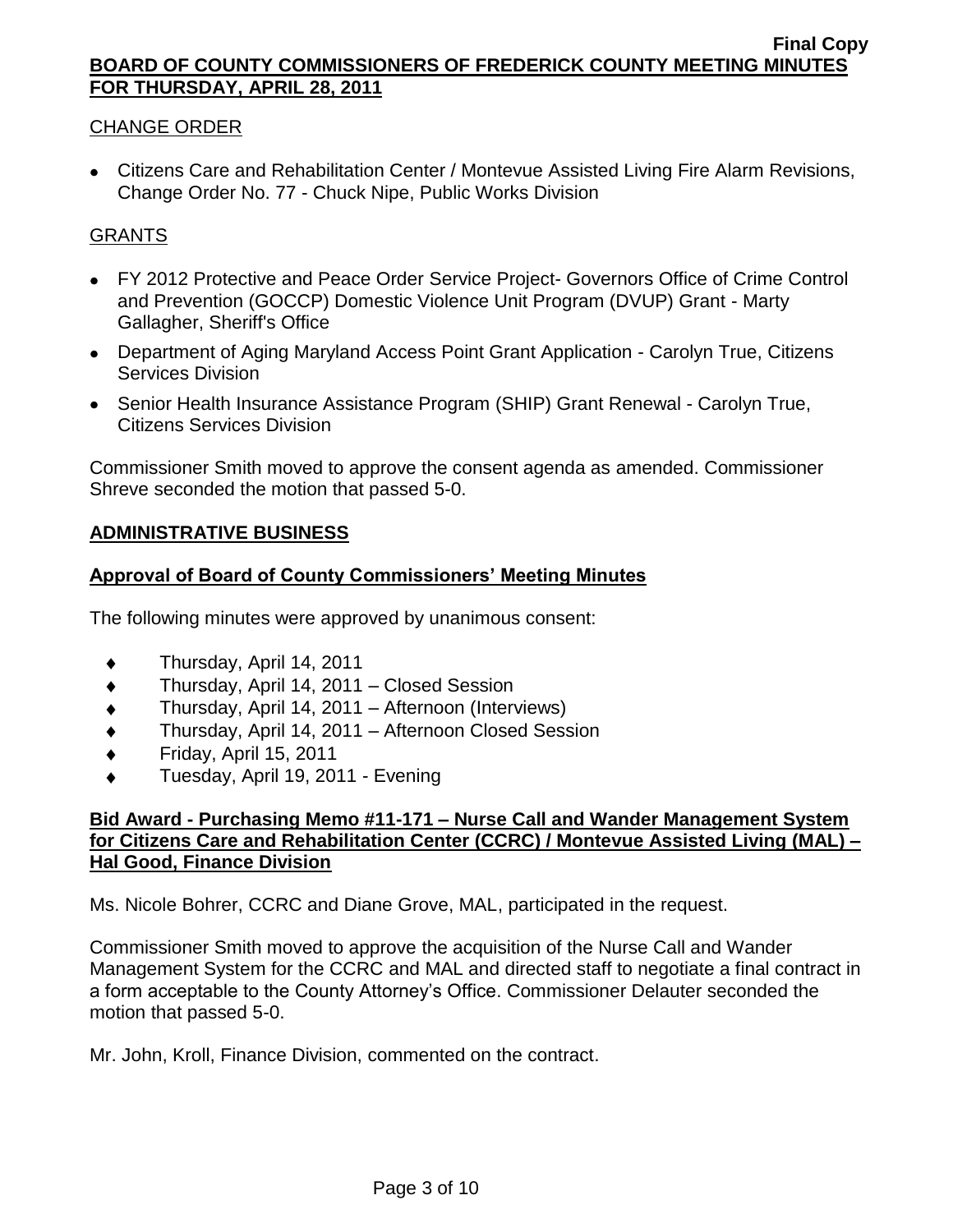## **Frederick County Employees Retirement Plan - Fixed Income Portfolio Investment Management - Tracy Lobuts, Human Resources Division and Carol Boykin, Bolten Partners Investment Consulting Group**

Ms. Lobuts introduced Ms. Boykin and Ms. Mary Claire Cheshire, Esquire, Whiteford, Taylor & Reston, LLC.

Ms. Boykin presented the Frederick County Retirement Plan Committee's (Committee) request to replace the core active style portfolio manager and add a core plus strategy style manager.

Commissioner Smith moved to approve the Committee's recommendation to approve the hiring of Segall, Bryant & Hamill to manage a \$30 million core fixed income strategy and also the approval to hire PIMCO Total Return Fund to further diversify the total fixed income portfolio by adding a "core plus" fixed income fund. Commissioner Delauter seconded the motion that passed 4-0-1 with Commissioner Shreve abstained.

## **Frederick County Employees Retirement Plan - International Equity Income Portfolio Investment Management - Tracy Lobuts, Human Resources Division and Carol Boykin, Bolten Partners Investment Consulting Group**

Ms. Boykin presented the Committee's request to replace its international equity portfolio manager and add a core/blend style manager.

Commissioner Smith moved to approve the Committee's recommendation to approve the hiring of Harding Loevner Inc. to manage approximately \$14.5 million in a growth style strategy and also the approval to hire the Euro Pacific Growth Fund to add a core/blend strategy. Commissioner Delauter seconded the motion that passed 4-0-1 with Commissioner Shreve abstained.

## **Easements and Fiber Installation and Maintenance Agreement between the Board of County Commissioners and Allegheny Communications Connect (ACC) – Leigh Fields, Interagency Information Technologies Division and Kathy Mitchell, Office of the County Attorney**

Ms. Mitchell and Ms. Fields presented a request for the approval of two (2) easements for county property located on Marcies Choice Lane and Shockley Drive, as well as a Fiber Installation and Maintenance Agreement (FIMA).

Commissioner Smith moved to approve the easements for the fiber build to the Adult Detention Center (ADC) and the Frederick County hub site at Church Street to the ACC and also approval of the FIMA for the county-owned fiber path into both the ADC and Winchester Hall. Commissioner Gray seconded the motion that passed 5-0.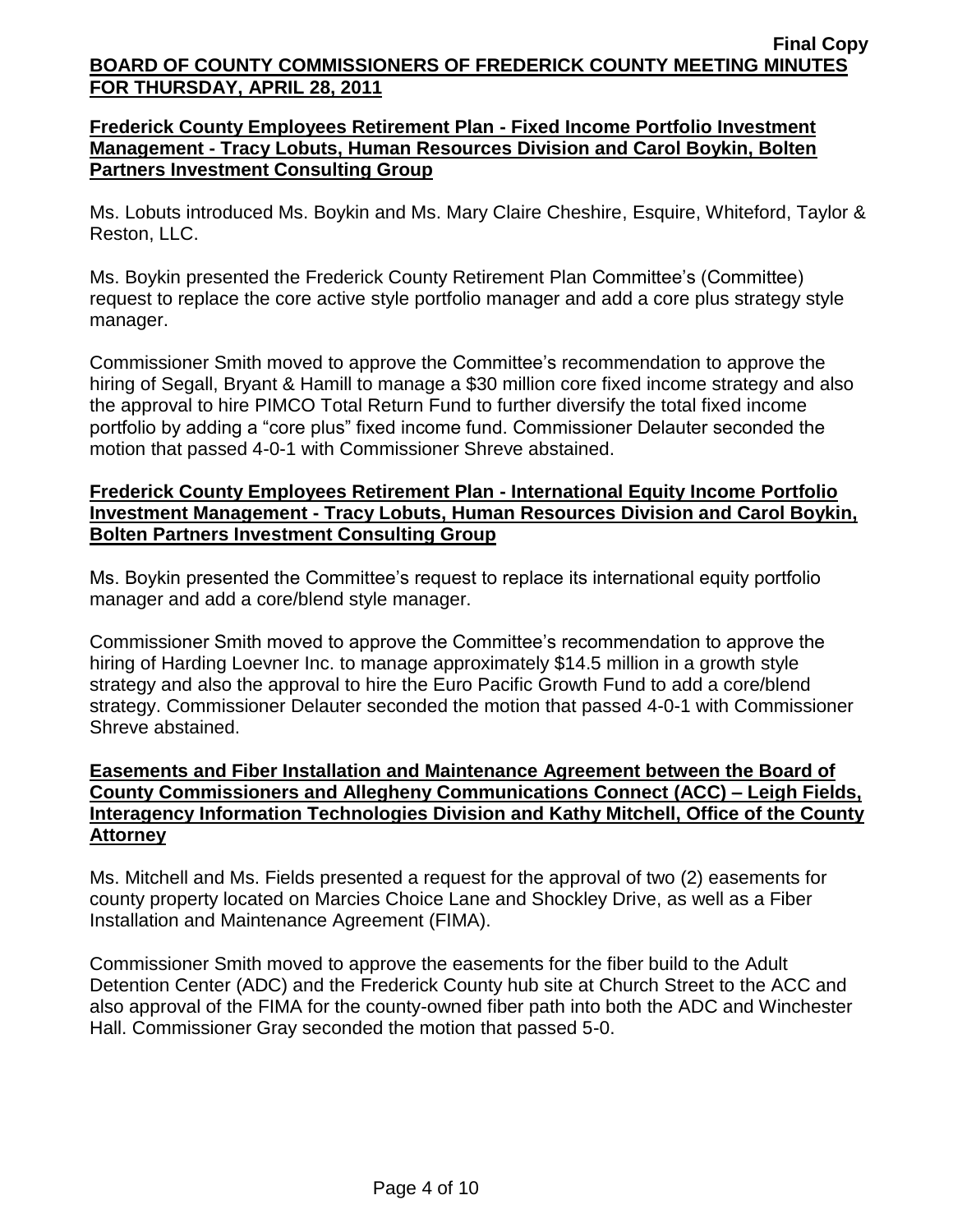#### **WORKSESSION**

## **Adequate Public Facilities Ordinance (APFO) School Mitigation Fee Ordinance – Kathy Mitchell, Office of the County Attorney and John Kroll, Finance Division**

Ms. Mitchell briefed the Board on a proposed ordinance which would provide an alternate option to allow a development project to move forward by paying a school mitigation or construction fee if it failed the APFO schools test.

Mr. Eric Soter, Community Development Division; Mr. John Kroll, Finance Division; and Mr. Ray Barnes, Frederick County Public Schools, participated in the discussion.

Public comments were heard from:

- Mark Friis, Land Use Council
- Janice Spiegel
- Rand Weinberg, Esquire, Weinberg and Miller
- MC Keegin-Ayer
- David Severn, Esquire, Land Use Council

By unanimous consent the Board directed staff to move the ordinance through the public review process as well as schedule for discussion at the upcoming BOCC/BOE and County/Municipalities meetings.

#### **COMMISSIONER COMMENTS**

None.

#### **PUBLIC COMMENTS**

None.

#### **QUESTIONS – PRESS**

None.

#### **CLOSED SESSION**

Commissioner Gray moved to go into closed session in accordance with Maryland Annotated Code State Government Article § 10-508(a) (3) To consider the acquisition of real property for a public purpose and matters directly related thereto. Commissioner Shreve seconded the motion that passed 5-0.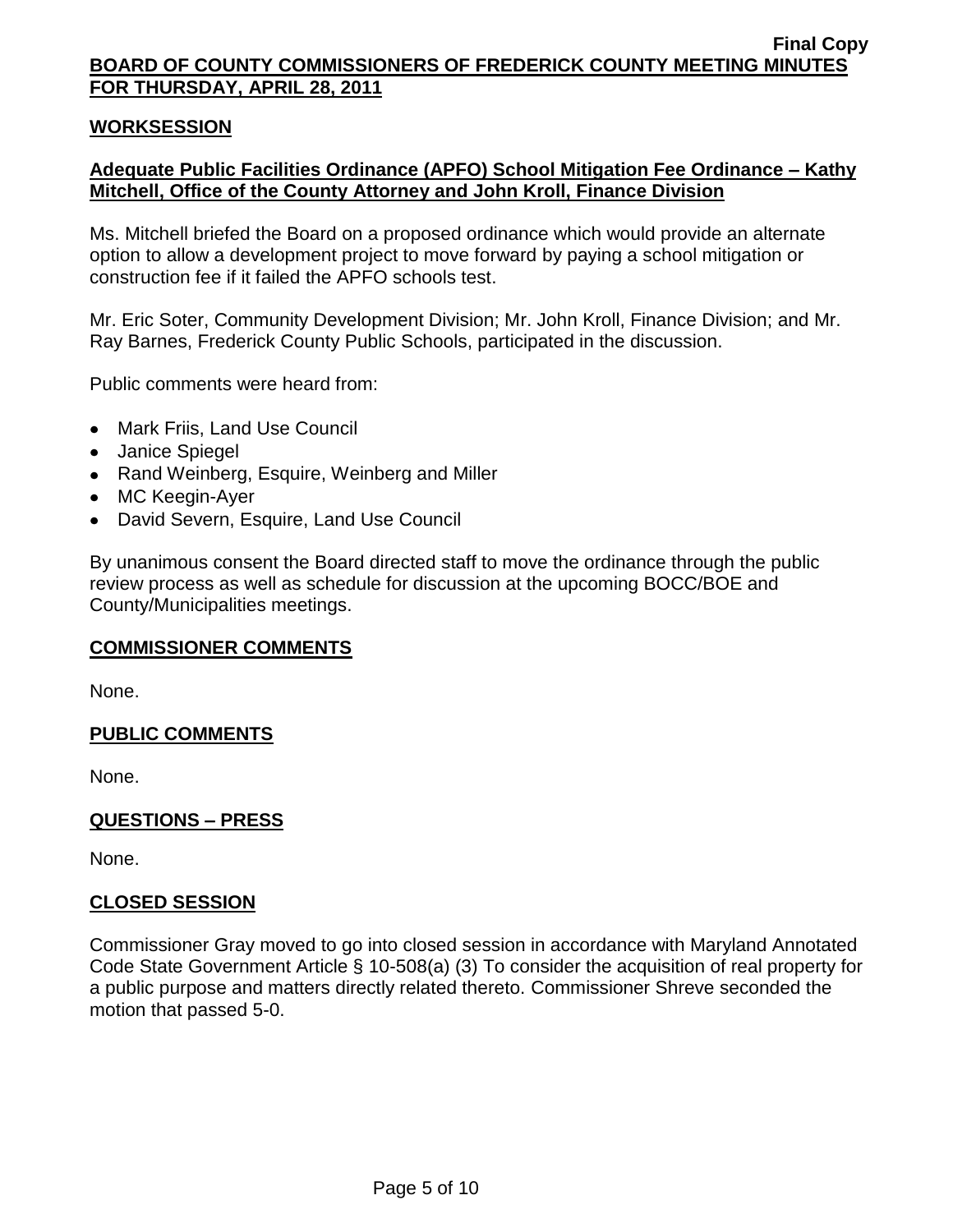## **ADJOURN**

The meeting adjourned at 1:30 p.m.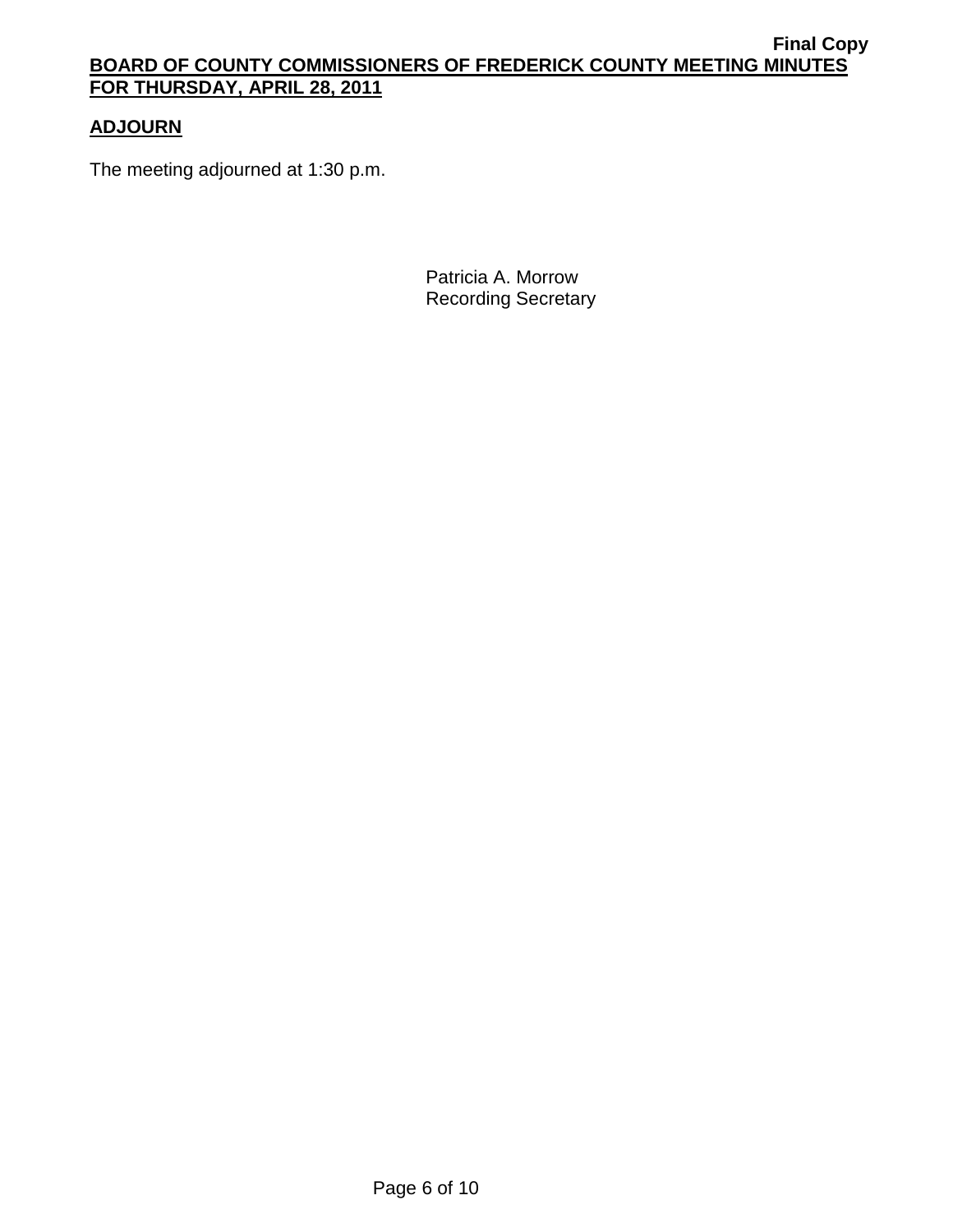## **FORM OF STATEMENT FOR CLOSING THE MEETING OF THURSDAY, APRIL 28, 2011**

# **STATUTORY AUTHORITY TO CLOSE SESSION**

#### **State Government Article §10-508(a):**

(1) To discuss: (i) The appointment, employment, assignment, promotion, discipline, demotion, compensation, removal, resignation, or performance evaluation of appointees, employees, or officials over whom it has jurisdiction; or (ii) Any other personnel matter that affects one or more specific individuals.

#### **Motion:**

Commissioner Smith moved to go into closed session in accordance with Maryland Annotated Code State Government Article §10-508(a) (1) To discuss: (i) The appointment, employment, assignment, promotion, discipline, demotion, compensation, removal, resignation, or performance evaluation of appointees, employees, or officials over whom it has jurisdiction; or (ii) Any other personnel matter that affects one or more specific individuals. Commissioner Shreve seconded the motion that passed 5-0.

#### **Time and Location:**

9:52 a.m. – Third Floor Meeting Room, Winchester Hall

## **Topic to be Discussed:**

The succession plan and process upon the retirement of the county manager.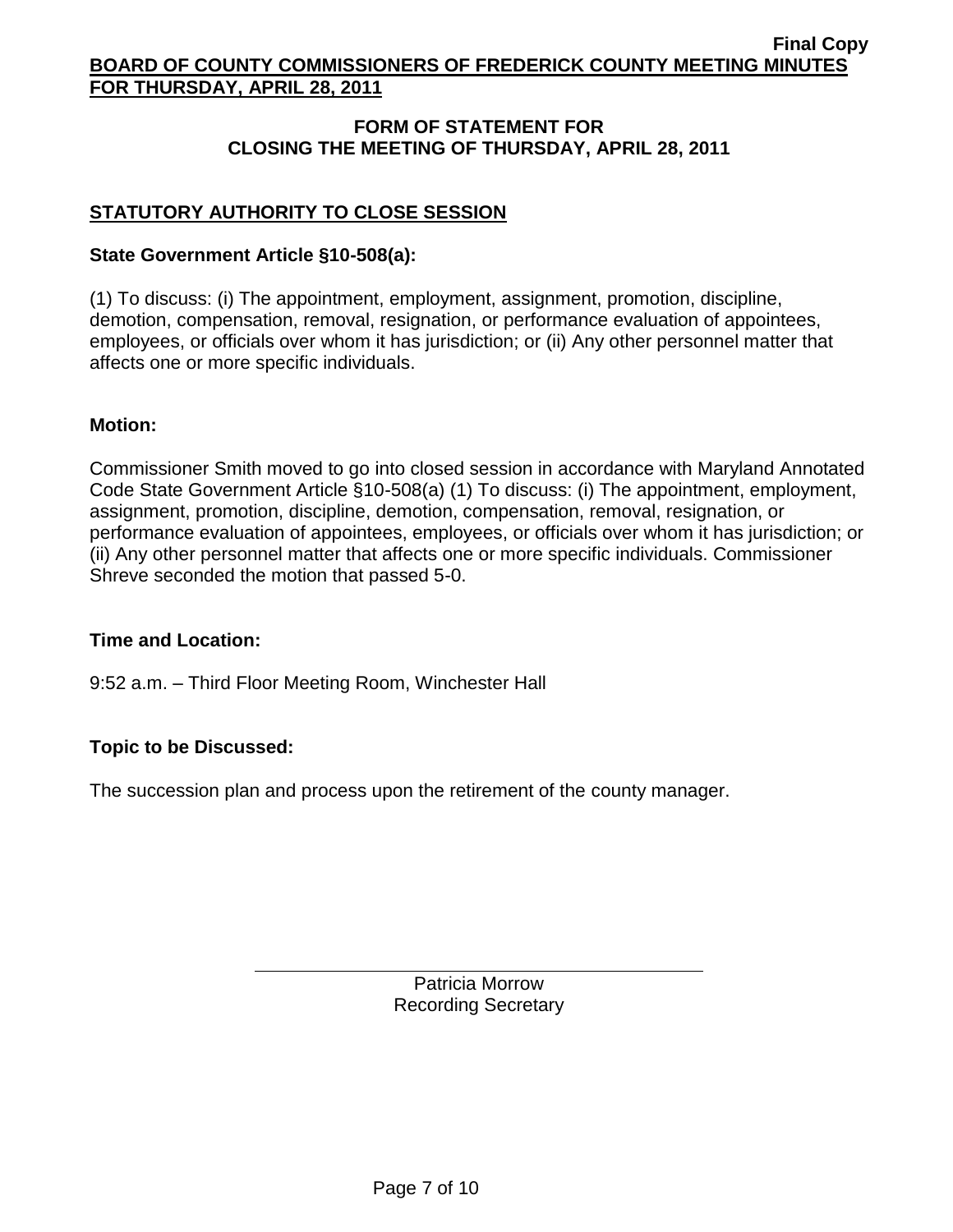### **FORM OF STATEMENT FOR MINUTES OF NEXT OPEN MEETING ON TUESDAY, MAY 3, 2011, FOLLOWING THE CLOSED MEETING OF THURSDAY, APRIL 28, 2011**

# **STATUTORY AUTHORITY TO CLOSE SESSION**

## **State Government Article §10-508(a):**

(1) To discuss: (i) The appointment, employment, assignment, promotion, discipline, demotion, compensation, removal, resignation, or performance evaluation of appointees, employees, or officials over whom it has jurisdiction; or (ii) Any other personnel matter that affects one or more specific individuals.

## **Motion:**

Commissioner Smith moved to go into closed session in accordance with Maryland Annotated Code State Government Article §10-508(a) (1) To discuss: (i) The appointment, employment, assignment, promotion, discipline, demotion, compensation, removal, resignation, or performance evaluation of appointees, employees, or officials over whom it has jurisdiction; or (ii) Any other personnel matter that affects one or more specific individuals. Commissioner Shreve seconded the motion that passed 5-0.

## **Time and Location:**

9:52 a.m. – Third Floor Meeting Room, Winchester Hall

## **Others in Attendance:**

B. Stanton, J. Mathias, M. Hose, R. Santangelo and P. Morrow.

## **Topic Discussed:**

The succession plan and process upon the retirement of the county manager.

## **Action Taken:**

The Board appointed an acting county manager and an acting assistant county manager effective May 20, 2011, at 4:00 p.m.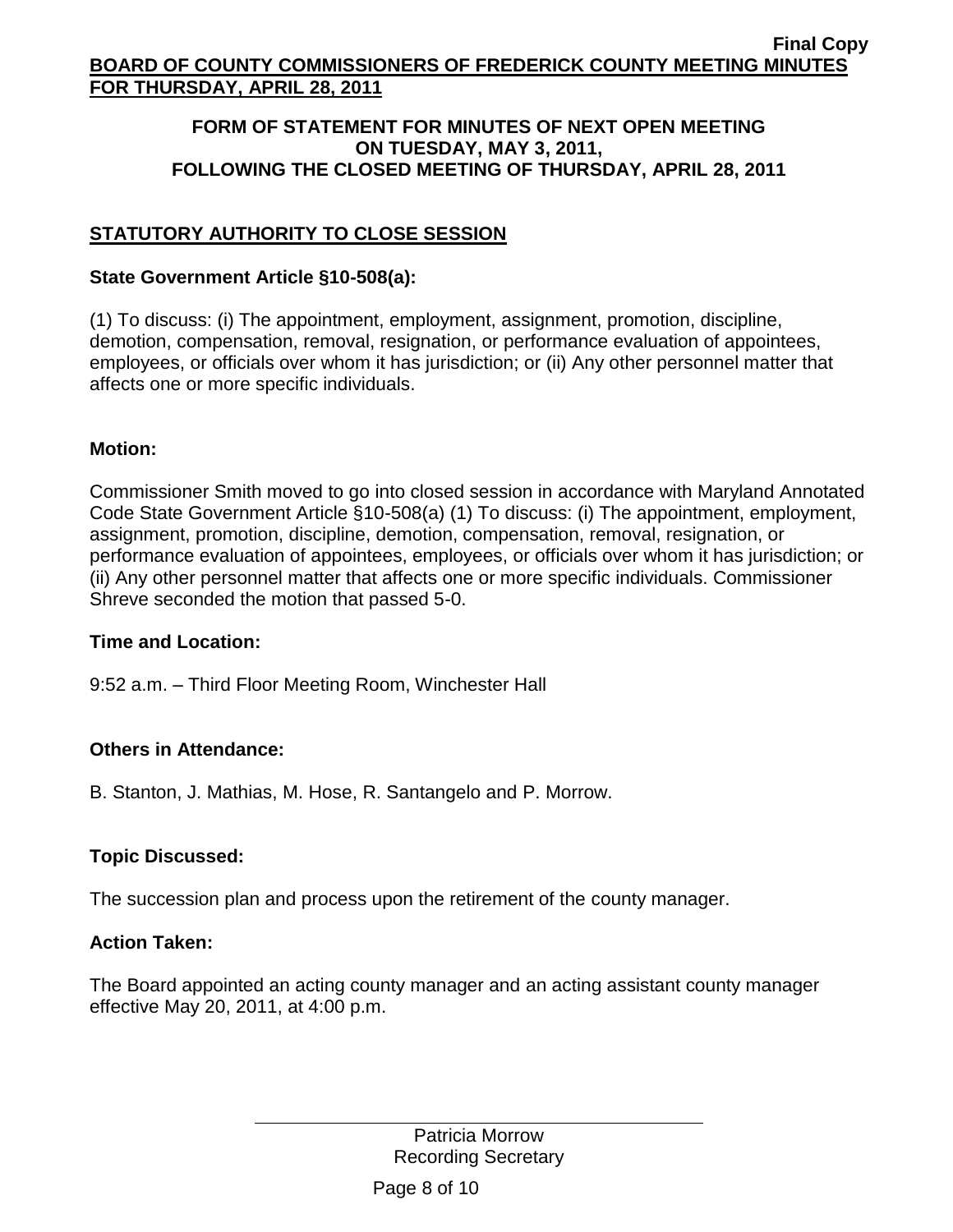## **FORM OF STATEMENT FOR CLOSING THE MEETING OF THURSDAY, APRIL 28, 2011**

## **STATUTORY AUTHORITY TO CLOSE SESSION**

#### **State Government Article §10-508(a):**

(3) To consider the acquisition of real property for a public purpose and matters directly related thereto.

#### **Motion:**

Commissioner Gray moved to go into closed session in accordance with Maryland Annotated Code State Government Article §10-508(a) (3) To consider the acquisition of real property for a public purpose and matters directly related thereto. Commissioner Shreve seconded the motion that passed 5-0.

#### **Time and Location:**

1:40 p.m. – Third Floor Meeting Room, Winchester Hall

## **Topic to be Discussed:**

The possible acquisition of real property in Frederick County for public safety purposes.